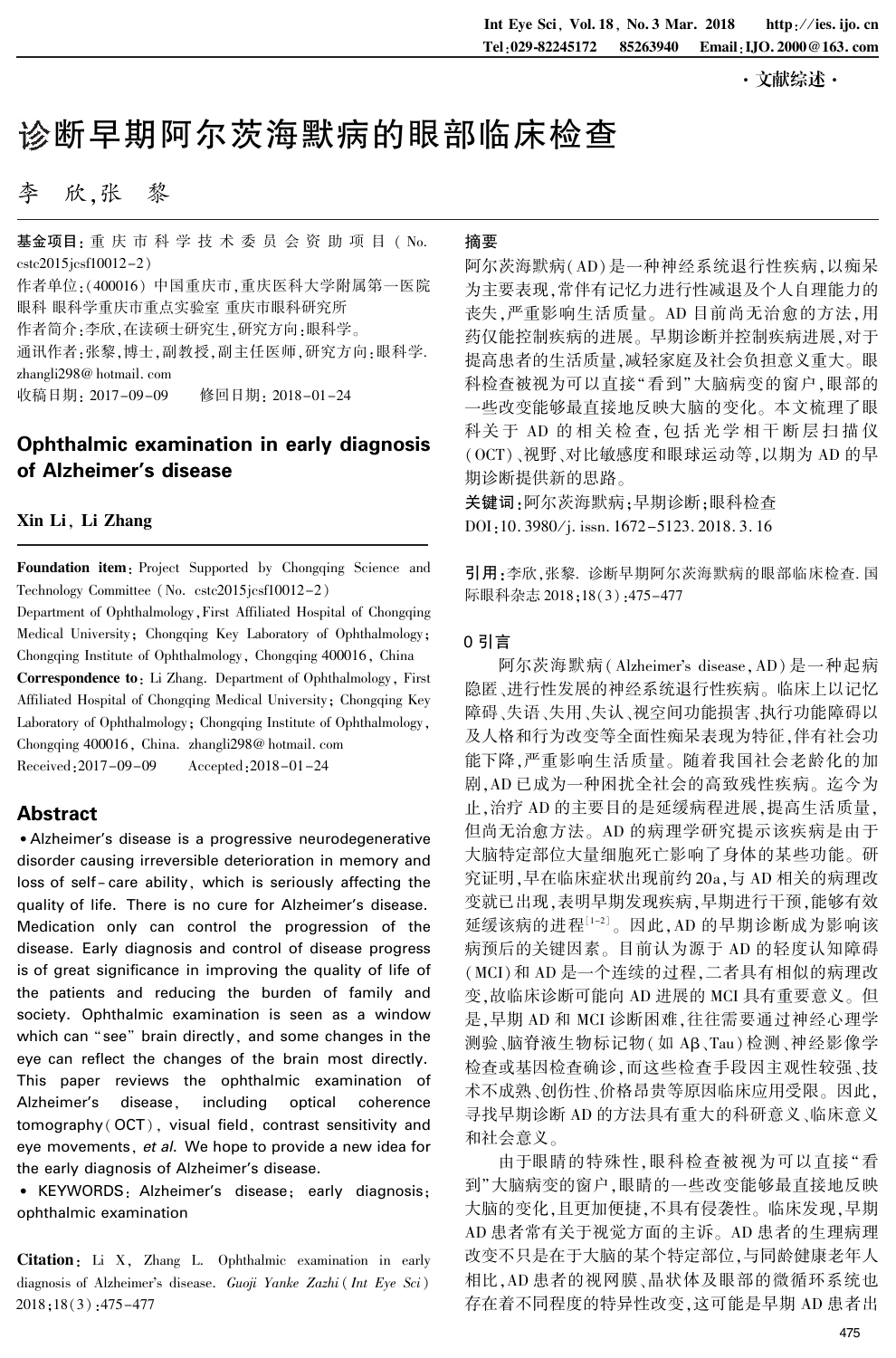现眼部症状的原因<sup>[3-4]</sup>。近期有研究表明,在 AD 患者和 实验小鼠的视网膜中均检测到β淀粉样(Aβ)蛋白[3],这 可能与 AD 发生时大脑此类蛋白的沉积有关。 在临床上, AD 患者视网膜 AB 蛋白可以通过视网膜活体成像技术被 早期发现。但是,AB 蛋白是否与眼部其它疾病有关尚不 清楚<sup>[6]</sup> 。综上考虑,眼科检查作为早期诊断 AD 的一个新 的研究方向是十分有价值的。

## 1 光学相干断层扫描仪检查

视网膜与中枢神经系统通过视神经连接,视网膜被认 为是中枢神经系统的延续,因此有学者认为可以通过视网 膜检查诊断 AD<sup>[7]</sup> 。1990 年 , Hinton 等<sup>[8]</sup> 首次报道 AD 患 者的视网膜及视神经乳头存在异常,在对 4 例 AD 患者的 视网膜及视神经检查中发现,AD 患者均出现视网膜神经 纤维层变薄以及神经细胞丢失。 den Haan 等[9] 对 302 例 AD 患者和 241 例同龄健康人黄斑厚度的测量数据进行 Meta 分析发现,AD 患者中心凹、内环和外环视网膜纤维 层的厚 度 均 变 薄, 差 异 有 统 计 学 意 义。 Danesh - Meyer 等[10]使用眼底镜及激光检眼镜对 40 例 AD 患者和 50 例 同龄健康人进行检查,证明 AD 患者视网膜异常,视网膜 神经节轴突细胞数量明显下降,且与健康人相比,杯盘比 变大。

光学相干断层扫描仪( optical coherence tomography, OCT)检查能够快速获得视网膜影像,为视网膜神经纤维 层的改变提供大量信息。 2007 年,Paquet 等[11] 首次运用 OCT 观察发现,与相同年龄段的健康老年人相比,MCI 患 者、轻度 AD 患者、中重度 AD 患者的视网膜神经纤维层均 变薄。 OCT 检查因其操作简单、快速、无创等优点,已被用 于帕金森病等神经系统疾病的诊断中。 尽管已有大量研 究证明,AD 或 MCI 患者的视网膜与正常人相比有一定程 度差异,如视网膜神经纤维层变薄或视网膜神经节细胞数 量减少,但这些表现并没有特异性,在其它退行性病变 (如青光眼)、高度近视中也会出现[11-12]。因此,仅通过 OCT 检查结果进行早期 AD 诊断,可能会造成误诊,故而 在通过 OCT 诊断早期 AD 方面仍需要进行大数据、多对照 的研究,或是进行联合诊断以提高诊断的准确性。

## 2 视敏度检查

视敏度取决于许多因素,包括折射率、瞳孔大小、屈光 介质的质量、背景的光亮度等,最重要的是取决于视网膜 上视觉最敏感的部位———黄斑中心凹。 因此,视敏度下降 最明显的原因是视网膜的退行性变,特别是黄斑部的退 变。 AD 患者寻找目标并定位的功能一般是存在的,说明 可能直到 AD 晚期视敏度也并不能作为诊断 AD 的指标。 采用 Sloan 字母视力表对 43 例 AD 患者和 22 例同龄健康 人的视敏度进行测定发现并没有显著差异[13] 。 事实上对 视敏度的测量方法也会影响检测结果,特别是当检查对象 为 AD 患者时,患者的配合及理解能力会极大地影响检查 结果。 用于儿童视敏度检查的 HOTV 字母视力表相对于 其它视敏度检查表更具有优势,其不需要测试者回忆检查 表上的字符。 此外,亮度也影响视敏度的测定,在低亮度 的情况下视敏度会下降。 总之,到目前为止还没有证据证 明 AD 患者的视敏度有所下降。 尽管如此,该检查方法可 以协助 OCT 进行早期 AD 的诊断,当患者的眼前节情况较 好时,视敏度下降往往可以直接定位于患者视网膜甚至黄 斑病变。

# 3 对比敏感度检查

对比敏感度是指在一定的空间频率内识别物体的能 力,其取决于适当的视觉和神经信息的传递。 使用 E 视 标检测发现,晚期 AD 患者的对比敏感度下降,患者主诉 有一种"雾"的感觉,而这种模糊的雾状感觉在相同年龄 段健康人中并没有出现,表明 AD 患者的一系列病理改变 可能会对对比敏感度有一定程度的影响。 健康的老年人 可能会出现高空间频率对比敏感度下降[14] ,但是 AD 患者 的对比敏感度是在整个空间频率均下降。 AD 患者的视敏 度水平正常,但对比敏感度的下降可能会导致患者出现阅 读方面的问题。 为了研究 AD 患者对比敏感度的缺陷, Gilmore 等[15]简单展现了一些不同空间频率和对比水平的 单个字母给 AD 患者和同龄健康人,研究发现 AD 患者可以 和同龄健康人一样快速识别出高对比敏感度的单个字母, 但当减少对比敏感度刺激时,AD 患者受到的影响要比同龄 健康人受到的影响大得多,表明神经退行性病变影响了患 者的对比敏感度,这是可以通过眼科检查而被察觉的。

### 4 视野检查

视网膜神经细胞的轴突是以弓形延伸至视乳头的,视 神经节细胞则对应在视网膜颞上及颞下弓形曲线的周围。 当发生青光眼时,视神经的受损常发生于弓形的上下颞 侧,从而导致特征性的视野缺损。 Trick 等[16] 研究发现, AD 患者常常会表现出视野缺损的症状,但检查却并没有 发现视神经显著性病变。 对 AD 患者的视野测量还需要 考虑一些其它问题,如需要较慢的目标显示、较大的固定 目标、临床上更易形容的目标等。 目前并没有研究表明 MCI 患者有视野缺损的问题,但视野检查在早期 AD 诊断 中的意义还需要进一步的研究。

#### 5 眼球运动

眼动系统主要是由大脑皮层负责的,但是其中有一部 分视觉信息是由视网膜层面控制的。 有研究表明,AD 患 者的眼球运动在进行"朝向眼跳"和"反向眼跳"时执行力 不佳。 另有研究显示眼球运动的执行力与简易精神状态 检查表(MMSE)的评分有关 $^{\text{\tiny{[1]}} }$ 。2014 年,欧洲学者进行 了一项关于 AD 患者、MCI 患者及正常老年人的眼球运动 的研究,结果发现与正常老年人对比,AD 和 MCI 患者的 眼球扫视能力都有相似程度的下降,他们在开始任务时反 应均较慢,且会犯更多方向性的错误,这在一定程度上说 明 AD 和 MCI 患者有相似的大脑功能下降。 同时,研究进 行了 Stroop 任务,AD 患者、MCI 患者及正常老年人没有显 著差异<sup>[18]</sup>。此外,AD 患者常常会出现难以控制眼球使其 固定注视静止或是运动物体的症状。 AD 患者不仅会失 去注视目标的能力,而且他们的眼球转动都较为生涩,因 为他们扫视"捕捉"的精确度下降了<sup>[19]</sup>。与正常老年人相 比,AD 患者视觉注意力较差,但这种情况不仅仅出现在 AD 患者中,也会出现在部分健康的老年人以及其它神经 系统疾病(如帕金森病)的患者中。

#### 6 双眼视功能检查

视功能的检查完全是一种主观感受,无客观依据,因 此,AD 患 者 的 视 功 能 是 否 受 到 影 响 仍 存 在 争 议。